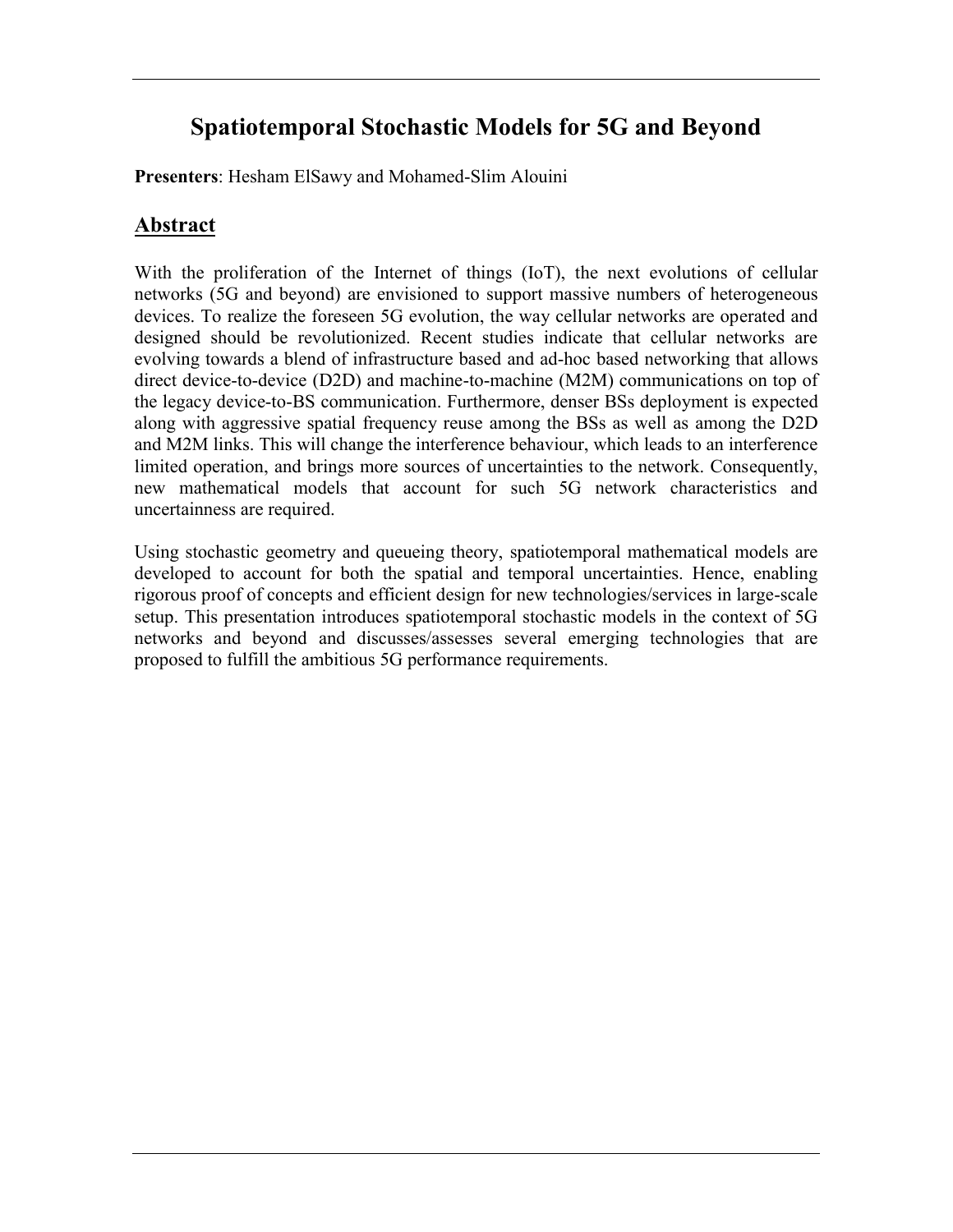### **Tutorial Outline**

#### **Part I: Introduction and Motivation**

- 1. Introduction to 5G and beyond networks
- 2. The Internet of things
- 3. Challenges and research problems
- 4. Motivation for using spatiotemporal stochastic models

#### **Part II: Theory**

- 5. Stochastic geometry preliminaries
	- a. Point processes
	- b. Fading models
	- c. Propagation models
	- d. Useful results
- 6. Exact interference and performance characterization
- 7. Viable simplifying approximations and their subsequent effects
- 8. Temporal performance correlation
- 9. Queueing theory preliminaries
	- a. Continuous time and discrete time Markov chains
	- b. Quasi birth death models
	- c. Matrix analytic method

#### **Part III: Applications**

- 10. Emerging Technologies
	- a. Full-duplex communication in cellular networks
	- b. Device-to-device communication
	- c. IoT scalability and stability analysis
	- d. Ultra-densification and handover management

#### **Part IV: Future Research**

- 11. Conclusions
- 12. Open Problem
- 13. Future research Directions